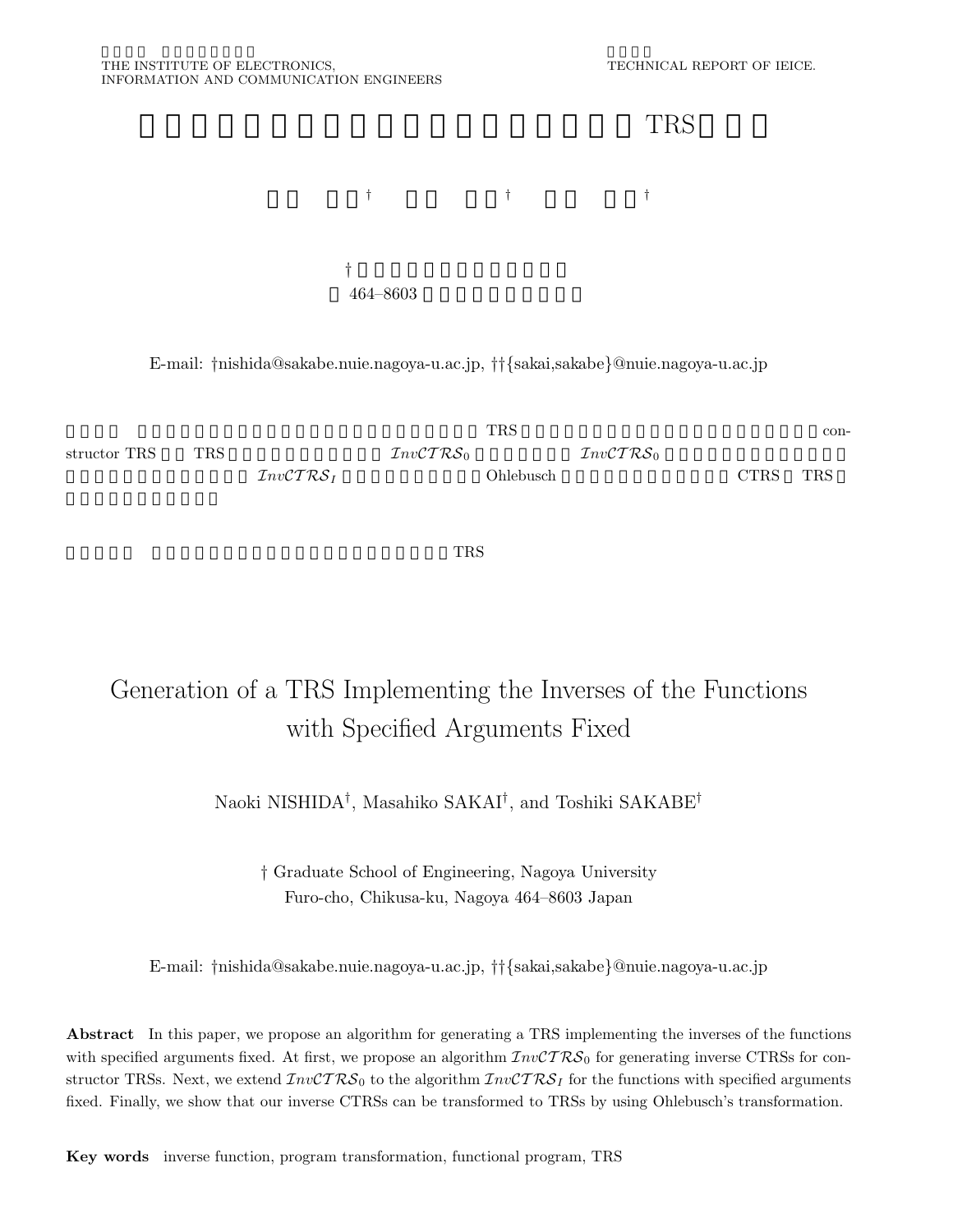# **1 Introduction**

In some cases, we need value of some arguments, giving value for the rest of arguments, i.e., consider the following TRS:

$$
\begin{cases}\n0 + y \to y \\
s(x) + y \to s(x + y) \\
\gcd(x + y, y) \to \gcd(x, y) \\
\gcd(x, 0) \to x \\
\gcd(x, y) \to \gcd(y, x) \Leftarrow x < y\n\end{cases}
$$

It is difficult that some value  $n (= x + y)$  is devided to x and y in standerd calculation. But it is easy to devide n to x and y by using inverse functions. And in this case, it is more easy to calculate the inverse function of  $+$  since y is already given. If we already have the inverse function  $-$  of  $+$  which takes n and y as input and outputs x as follows, it is very convenient.

$$
\begin{cases}\n\gcd(x,y) \to \gcd(z,y) \iff x - y \to z \\
\gcd(x,0) \to x \\
\gcd(x,y) \to \gcd(y,x) \iff x < y \\
\vdots\n\end{cases}
$$

As other case, there is a problem to solve equations in ground convergent left-linear rewrite systems as like the follows[Der99].

$$
n(d, m, y) = 360 \times y + 30 \times m + d \ (0 \leq d < 30, \ 0 \leq m < 12)
$$

As general method for solving equations, we use "Narrowing"[BN98]. But simple Narrowing is not terminating. If inverse functions are terminating, a method using them is useful since searching space is finite.

We have proposed an algorithm for generating inverse TRSs for pure treeless TRSs[NN01]. Since pure treeless TRSs are quite restricted class, it is hard to say that our algorithm for pure treeless TRSs is useful. To treat the larger classes than pure treeless TRSs, we need to extend our algorithm to one for constructor TRSs.

In this paper, we propose an algorithm for generating a TRS implementing the inverses of the functions with specified arguments fixed. At first, we extend the algorithm for pure treeless TRSs[NN01] to the algorithm  $InvCTRS_0$ for generating inverse CTRSs for constructor TRSs. Next, we extend  $InvCTRS_0$  to the algorithm  $InvCTRS<sub>I</sub>$  for the functions with specified arguments fixed. Finally, we show that our inverse CTRSs can be transformed to TRSs by using Ohlebusch's transformation.

# **2 Preparation**

In this paper, we mainly follow the notation of [BN98,Klop92]. A *reduction system* is a structure  $A = (\mathcal{S}, \rightarrow)$  where S is a set and  $\rightarrow$  is a binary relation over S, which is called a reduction relation. A *reduction* is a finite sequence  $x_0 \to x_1 \to \cdots \to x_n$   $(n \geq 0)$  or an infinite sequence  $x_0 \to x_1 \to \cdots$  of reduction steps. The identity of elements  $x, y \in S$  is denoted by  $x \equiv y$ . If there is no element y such that  $x \to y$ , then we say x is a *normal form* (with respect to A).  $\stackrel{*}{\rightarrow}$  is the reflexive and transitive closure of  $\rightarrow$ .  $\stackrel{k}{\rightarrow}$  and  $\stackrel{k\geq}{\rightarrow}$  denote a reduction of k steps and a reduction of steps less than k, respectively. A is *confluent* if and only if  $x \stackrel{*}{\rightarrow} y \wedge x \stackrel{*}{\rightarrow} y'$  imply  $\exists z \in S$ ,  $y \stackrel{*}{\rightarrow} z \wedge y' \stackrel{*}{\rightarrow} z$  for all x, y ,  $y' \in \mathcal{S}$ .

Let F be a set of function symbols accompanied with a mapping *arity* from F to the set of natural numbers, which is called a *signature*. Let X be a set of variables. We use  $x, y, z$  as variables. Terms over F and X are recursively defined by (1) and (2): (1) A variable  $x \in X$  is a term, (2) If  $f \in F$  with  $arity(f) = n$  and  $t_1, ..., t_n$  are terms then  $f(t_1, ..., t_n)$  is a term. If  $arity(f) = 0$  then we write f instead of  $f()$ . Function symbols f with  $arity(f) = 0$  are called *constants.*  $T(F, X)$  (or simply T) denotes the set of all terms over F and X. The set of variables which appears in a n

term t is denoted by  $Var(t)$ . For any term t we use  $f^n(t)$  to denote  $\overbrace{f(\cdots f(t)\cdots)}$ . A term t is called *linear* if every variable occurs in t at most once.  $top(t)$  represents a top symbol of t.

Letting  $\Box$  be an extra constant, a term  $C \in T(F \cup \{\Box\}, X)$  is called a *context* denoted by  $C[,...]$ . For a  $C[,...]$ which contains  $n \Box$ 's and for  $t_1, ..., t_n \in T(F, X), C[t_1, ..., t_n]$  denotes the term obtained by replacing  $\Box$ 's with  $t_1, ..., t_n$ from left to right. A context that possesses exactly one  $\Box$  is denoted by C[]. If  $t \equiv C[s]$ , we write  $top(s) \in t$  and also  $s \lhd t$ .

A substitution is a mapping  $\sigma: X \to T(F, X)$  such that  $Dom(\sigma)$  is finite, where  $Dom(\sigma) = \{x \mid \sigma(x) \neq x\}$ . Let  ${x_1 \mapsto u_1, ..., x_n \mapsto u_n}$  denote a substitution  $\sigma$  such that  $\sigma(x_i) \equiv u_i$  for all i and  $\sigma(x) \equiv x$  for the other variables x. Then to denotes the term obtained by replacing variables  $x_1, ..., x_n$  in t with terms  $u_1, ..., u_n$ , respectively.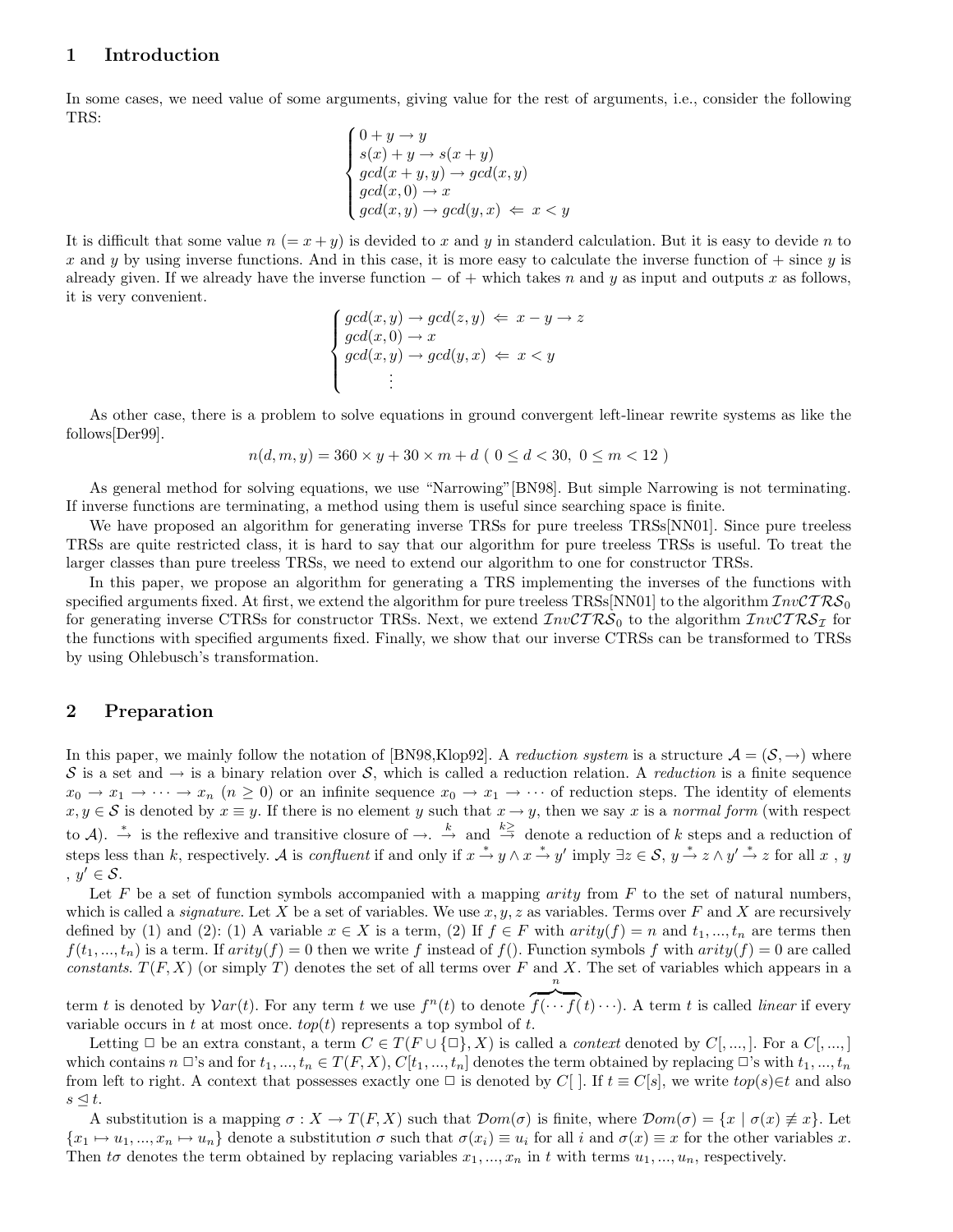A *(oriented)* conditional rewrite rule is a triple  $(l, r, Cond)$ , denoted by  $l \rightarrow r \Leftarrow Cond$ , where the left-hand side  $l(\notin X)$  and the right-hand side r are terms and Cond is either true or  $l_1 \to r_1 \wedge \cdots \wedge l_n \to r_n$   $(n \geq 1)^1$ . For a substitution  $\sigma$  and a reduction relation  $\to$  on terms, if  $l_i\sigma \stackrel{*}{\to} r_i\sigma$  for all i then we say that  $\sigma$  and  $\to$  satisfy Cond and write  $Cond(\sigma, \rightarrow)$ . Letting R be a set of conditional rewrite rules,  $(T(F, X), \rightarrow_R)$  is called a *(oriented) conditional* 

*term rewriting system* ((oriented) CTRS), where  $\rightarrow_R = \bigcup_{n=1}^{\infty}$  $\bigcup_{n=0}$   $\rightarrow$  and the *n*-level reduction  $\rightarrow$ , are defined by (1), (2) and (3): (1)  $\rightarrow \infty$  = Ø, (2) If  $s \rightarrow \infty$  t, then  $s \rightarrow \infty$  t, (3) If  $l \rightarrow r$   $\in \mathcal{C}$  cond  $\in R$  and  $\mathcal{C}$  cond $(\sigma, \rightarrow)$ , then  $C[l\sigma] \rightarrow C[r\sigma]$ . In the sequel, we identify R with  $(T(F, X), \rightarrow_R)$  if that causes no confusion. For a conditional rewrite rule  $l \rightarrow r \Leftarrow Cond$ , we call the variables in  $(Var(r) \cup Var(Cond)) - Var(l)$  *extra variables.*  $EVar(t)$  denotes the set of extra variables in t. A *1-CTRS* has no extra variables in each rule, a *2-CTRS* has no extra variables on the right-hand side of each rule, a *3-CTRS* may contain extra variables on the right-hand sides of the rules provided that these also occur in the corresponding conditional part (i.e.,  $Var(r) \subseteq Var(l) \cup Var(c)$ ), and a 4-CTRS contains extra variables without any restriction. We abbreviate a rule  $l \to r \Leftarrow true$  as  $l \to r$ , and call it a *rewrite rule*. A *term rewriting system* (TRS) is a CTRS that has only rewrite rules. We have  $\rightarrow_R \ =\ \rightarrow_{i}$  for all  $i\geq 1$  on TRS R. We say that a conditional rewrite rule is *left-linear* (and *right-linear*, respectively) if any variable occurs in the left-hand side  $l$  (and the right-hand side r) at most once. A CTRS is called *left-linear* (and *right-linear*, respectively) if every rule is left-linear (and right-linear). The rules  $l \to r \Leftrightarrow \mathcal{C}$ *ond* and  $l' \to r' \Leftrightarrow \mathcal{C}$ *ond' overlap* if there exist a subterm  $s \notin X$  of l' and substitutions  $\sigma$  and  $\sigma'$  such that  $l\sigma \equiv s\sigma'$ . A CTRS is *orthogonal* if it is left-linear and has no overlapping rules. An orthogonal TRS is known to be confluent.

## **3 Generation of Inverse TRSs**

#### **3.1 Inverse CTRSs**

In this paper, we suppose that a signature F is devided to disjoint sets  $F_D$  of *defined symbols* and  $F_C$  of *constructors*, that is  $F = F_D \oplus F_C$ . We call  $t \in T(F_C, X)$  a *constructor term*. We say that CTRS R is defined over  $T(F, X)$ if  $top(l) \in F_D$  for every rule  $l \to r \Leftrightarrow Cond \in R$ . We introduce the notion of *tuple* as special constructors for representing the return value of the inverses of multi-argument functions. A tuple of terms  $t_1, ..., t_n$  is denoted by  $tp_n(t_1, ..., t_n)$  with the special constructor  $tp_n$ . A tuple with one element  $tp_1(t)$  is sometimes simply denoted by t.

Let R be a CTRS over  $T(F, X)$ . For a defined symbol  $f \in F_D$  and  $t_1, ..., t_n \in T(F_C, \emptyset)$ , we say that  $f(t_1, ..., t_n)$ is *defined* if  $f(t_1, ..., t_n) \stackrel{*}{\rightarrow}_R s$  for some  $s \in T(F_C, \emptyset)$ .

**Definition 1.** Let R be a CTRS over  $T(F, X)$ ,  $F_0$  be a subset of defined symbols  $F_D$  and  $R'$  be a CTRS over  $T(G, X')$ *such that*  $G_C = F_C \cup \{tp_i \mid 1 \leq i \leq n\}$  and  $F_D \cap G_D = \emptyset$ , where *n* is the maximum number of arity of  $f \in F_D$ . R' is *an* inverse of R *w.r.t.* F<sub>0</sub> if for all  $f \in F_0$  there exists  $g \in G_D$  such that for all  $t_1, ..., t_n \in T(F_C, \emptyset)$  if  $f(t_1, ..., t_n)$  is *defined then*  $g(f(t_1, ..., t_n)) \stackrel{*}{\rightarrow}_{R\cup R'} tp_n(t_1, ..., t_n)$ . And we say that g is an inverse function of f.

#### **3.2 Input TRSs**

This paper treats *constructor TRSs* (*constructor systems*) as the input of our algorithm. Every rule  $f(t_1, ..., t_n) \to r$ of a constructor TRS over  $T(F, X)$  satisfy  $t_1, ..., t_n \in T(F_C, X)$ . We use p, q as constructor terms. Note that the input constructor TRSs are not orthogonal in general.

*Example 1.* The function mult that calculates multiplication is defined as follows:

$$
R_1 = \{ add(0, x_2) \to x_2, \quad mult(0, x_2) \to 0, add(s(x_1), x_2) \to s(add(x_1, x_2)), mult(s(x_1), x_2) \to add(mult(x_1, x_2), x_2) \}
$$

 $\Box$ 

#### **3.3 Algorithm for Generating Inverse CTRSs**

First, we define the set of defined symbols on which specified function symbols depend.

**Definition 2.** Let R be a constructor TRS over  $T(F, X)$ . Let  $F_0$  be a subset of defined symbols  $F_D$ . Define  $Dep_0(F_0)$ *to be the smallest set satisfying the followings:*

*–* Dep0(F0) ⊇ F0*,*

<sup>1</sup> Although conditional rewrite rules satisfy some conditions for variables and so on in general definitions, in this paper we treat more general one.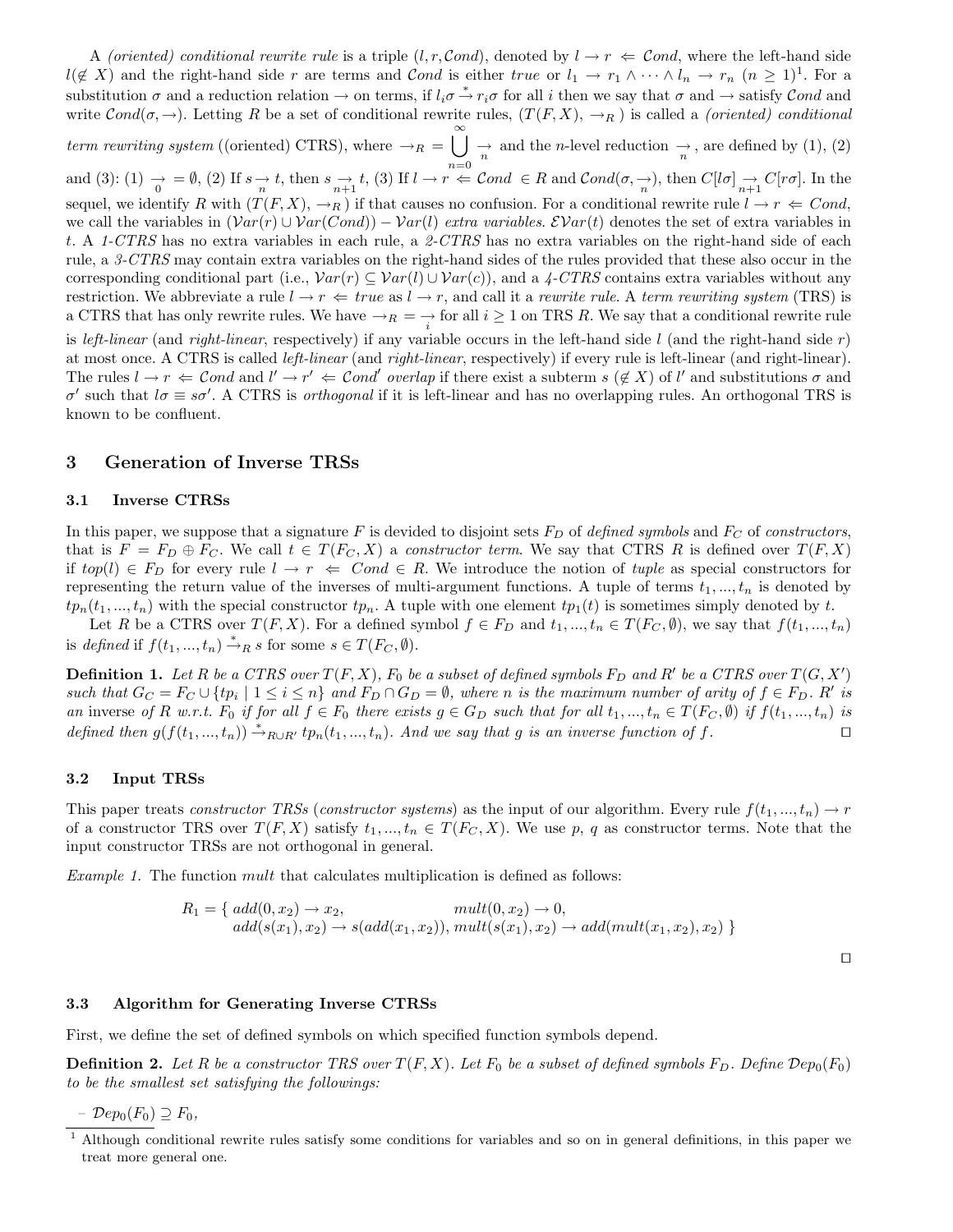*–*  $\mathcal{D}ep_0(F_0) \supseteq \{f \mid top(l) \in \mathcal{D}ep_0(F_0), l \rightarrow r \in R, f \in r, f \in F_D\}$ .

We show an algorithm  $InvCTRS_0$  that is an extension of the algorithm  $Inv$  that works on pure treeless TRSs[NN01]. The algorithm  $InvCTRS_0$  is a set of conditional rewrite rules generated by the algorithm  $InvRule_0$ , and  $InvRule_0$  generates a CTRS from a constructor TRS R over  $T(F, X)$ , and a subset  $F_0$  of the defined symbols  $F_D$ .  $\mathcal{I}nv\mathcal{C}T\mathcal{R}\mathcal{S}_0$  and  $\mathcal{I}nv\mathcal{R}ule_0$  are defined as follows:

$$
InvCTRS_0(R, F_0) = \{ InvRule_0( l \rightarrow r) | l \rightarrow r \in R, top(l) \in Dep_0(F_0) \},
$$

$$
InvRule_0(f(p_1,...,p_n) \to r) = f^{\#}(r') \to tp_n(p_1,...,p_n) \Leftarrow Cond, \text{ where } T_0(r) = \langle r'; Cond \rangle.
$$

The procedure  $\mathcal{T}_0$  that takes a term t as input and outputs the pair  $\langle t' ; Cond \rangle$  is defined as follows.

$$
\begin{cases}\n- T_0(x) = \langle x ; true \rangle. \\
- T_0(c) = \langle c ; true \rangle. \\
- T_0(c(t_1, ..., t_n)) = \langle c(t'_1, ..., t'_n) ; \mathcal{C}nd_1 \wedge \cdots \wedge \mathcal{C}nd_n \rangle \ (n \ge 1), \\
\text{where } T_0(t_i) = \langle t'_i ; \mathcal{C}nd_i \rangle \text{ for each } i. \\
- T_0(f(t_1, ..., t_n)) = \langle y ; f^{\#}(y) \rightarrow tp_n(t'_1, ..., t'_n) \wedge \mathcal{C}nd_1 \wedge \cdots \wedge \mathcal{C}nd_n \rangle, \\
\text{where } y \text{ is a fresh variable and } T_0(t_i) = \langle t'_i ; \mathcal{C}nd_i \rangle \text{ for each } i.\n\end{cases}
$$

It is clear that the procedure  $\mathcal{T}_0$  always terminates and the set  $\mathcal{I}nv\mathcal{C}T\mathcal{R}\mathcal{S}_0(R, F_0)$  is finite.

*Example 2.* Consider the constructor TRS  $R_1$  of Example 1.  $R_2 = InvCTRS_0(R_1, \{mult\})$  is as follows:

$$
R_2 = \{ add^{\#}(x_2) \to tp_2(0, x_2),add^{\#}(s(y)) \to tp_2(s(x_1), x_2) \Leftarrow add^{\#}(y) \to tp_2(x_1, x_2),mult^{\#}(0) \to tp_2(0, x_2),mult^{\#}(y) \to tp_2(s(x_1), x_2) \Leftarrow add^{\#}(y) \to tp_2(z, x_2) \land mult^{\#}(z) \to tp_2(x_1, x_2) \}
$$

CTRSs obtained by  $InvCTRS_0$  are generally 4-CTRSs (see Example 2).

#### **3.4 Correctness of the Algorithm**

In this section, we prove that the CTRS generated by our algorithm is an inverse of the input.

**Theorem 1.** Let R be a constructor TRS over  $T(F, X)$ ,  $F_0$  be a subset of defined symbols  $F_D$  and  $R'$  be  $InvCTRS_0(R, F_0)$ . *For all*  $f \in \mathcal{D}ep_0(F_0)$  and all  $t_1, ..., t_n, s \in T(F_C, \emptyset)$ ,  $f(t_1, ..., t_n) \stackrel{*}{\rightarrow} R s$  *if and only if*  $f^*(s) \rightarrow_{R'} tp_n(t_1, ..., t_n)$ .

Thanks to Theorem 1, a CTRS obtained from R by  $\mathcal{I}nv\mathcal{C}T\mathcal{RS}_0$  is the inverse CTRS of R in the sence of Definition 1.

Even if the input constructor TRS of our algorithm are confluent, the inverse CTRS of the input are not always confluent. Consider a many-to-one function  $f$ ;  $f(s) \equiv f(s') \equiv t$  for some  $s, s' \in T(F_C, \emptyset)$  with  $s \not\equiv s'$ . Since we have  $f^{\#}(t) \to s$  and  $f^{\#}(t) \to s'$  from Theorem 1, the inverses CTRS is not confluent. Moreover, a normal form of  $f^{\#}(t_1, ..., t_n)$  with  $t_i \in T(F_C, \emptyset)$  is not always a ground constructor term.

#### **4 Inverses of Functions with Specified Arguments Fixed**

In this section, we extend  $InvCTRS_0$  to  $InvCTRS_{\mathcal{I}}$  that generates a TRS implementing the inverses of Indexed functions.

#### **4.1 Definition of Indexed Inversion**

Letting f be a defined symbol with  $arity(f) = n$ , I is an *index* of f if  $I \subseteq \{1, ..., n\}$ . |I| denotes a number of elements in I. We use  $I_k$  for representing the k-th smallest element of I where  $1 \leq k \leq |I|$ . We use  $I, J$  as index. By using a index, we fix some arguments of defined symbols, i.e., if  $f_I$  then each  $I_k$ -th argument is fixed for all k. For an index I of f, I denotes the index containing all elements not in I;  $I \oplus I = \{1, ..., arity(f)\}\)$ . We call f<sub>J</sub> an *indexed defined symbol.* Letting R be a constructor TRS over  $T(F, X)$ ,  $F<sub>\mathcal{I}</sub>$  denotes a set of all indexed defined symbols for F;  $F_{\mathcal{I}} = \{ f_I \mid f \in F_D, I \subseteq \{1, ..., arity(f)\} \}.$ 

 $\Box$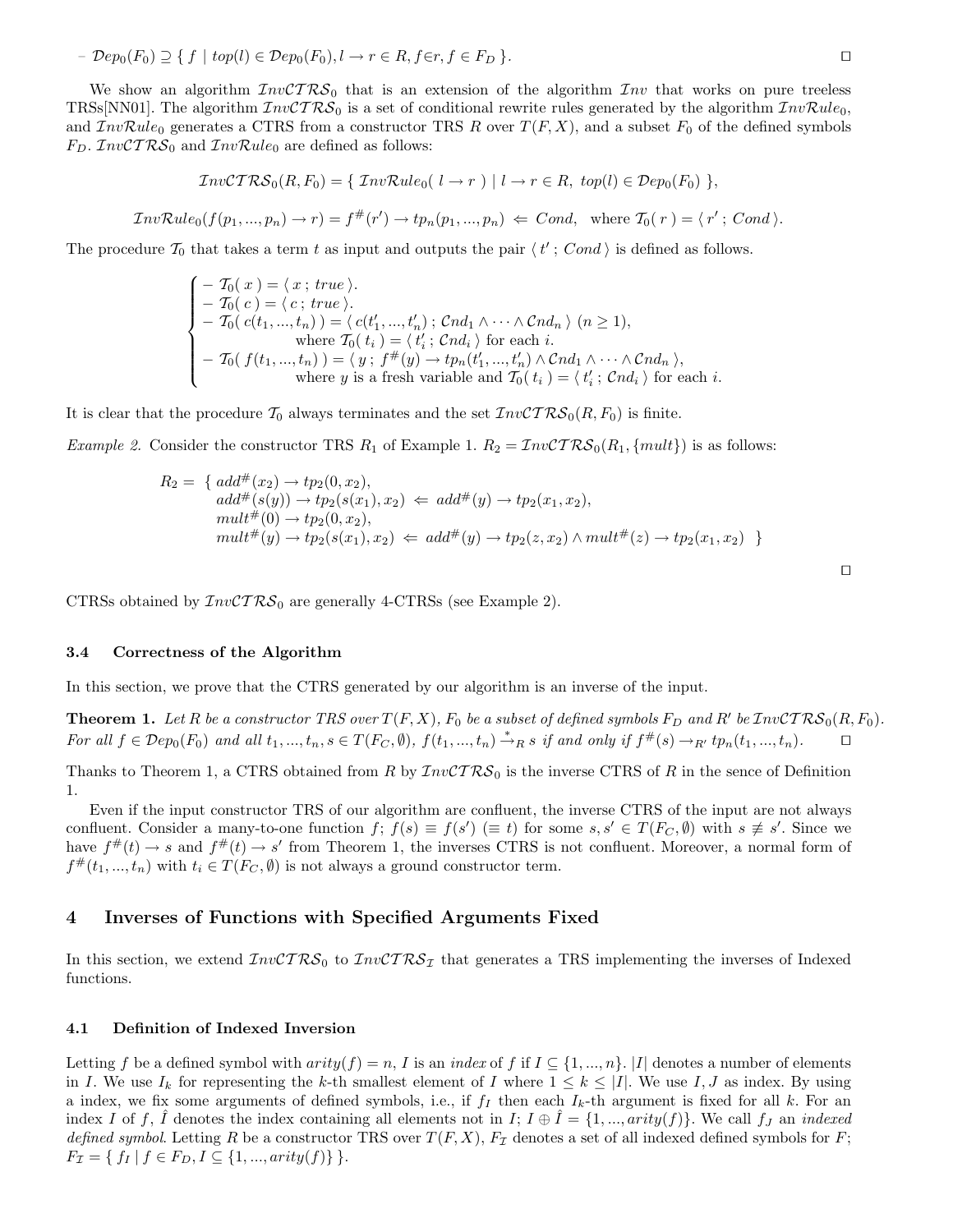**Definition 3.** Let R be a constructor TRS over  $T(F, X)$  and  $F_0$  be a subset of  $F<sub>I</sub>$ . Define  $\rho_{\text{PZ}}(F_0)$  to be the smallest *set satisfying the following.*

$$
-Dep_{\mathcal{I}}(F_0) \supseteq F_0.
$$
  
\n
$$
-Dep_{\mathcal{I}}(F_0) \supseteq F_0.
$$
  
\n
$$
-Dep_{\mathcal{I}}(F_0) \supseteq \{h_I \mid f_J \in Dep_{\mathcal{I}}(F_0), h \in F_D, f(p_1, ..., p_n) \to C[..., h(t_1, ..., t_m), ...] \in R,
$$
  
\n
$$
I = \{i \mid Var(t_i) \cap \bigcup_{j=1}^{|j|} Var(p_{j_j}) = \emptyset\}, |I| < m
$$
  
\n
$$
-Dep_{\mathcal{I}}(F_0) \supseteq \{h, h_1, ..., h_k \mid f_J \in Dep_{\mathcal{I}}(F_0), h \in F_D, f(p_1, ..., p_n) \to C[..., h(t_1, ..., t_m), ...] \in R,
$$
  
\n
$$
|J|
$$

$$
\forall i, \mathcal{V}ar(t_i) \cap \bigcup_{j=1}^{|J|} \mathcal{V}ar(p_{\hat{J}_j}), h_i \in \mathcal{D}ep_0(\lbrace h \rbrace)
$$
 \n
$$
\qquad \qquad \}
$$

**Definition 4.** Let R be a constructor TRS over  $T(F, X)$ ,  $F_0$  be a subset of  $F_{\mathcal{I}}$  and R' be a CTRS over  $T(G, X')$  such *that*  $G_C = F_C \cup \{tp_i \mid 1 \leq i \leq n\}$  and  $F_D \cap G_D = \emptyset$ , where n is the maximum number of arity of  $f \in F_D$ . R' is an indexed-inverse of R w.r.t.  $F_0$  *if for all*  $f_J \in F_0$  *there exists*  $g \in G_D$  *such that for all*  $t_1, ..., t_n \in T(F_C, \emptyset)$  *if*  $f(t_1, ..., t_n)$ *is defined then*  $g(f(t_1, ..., t_n), tp_{|J|}(t_{J_1}, ..., t_{J_{|J|}})) \stackrel{*}{\rightarrow}_{R\cup R'} tp_{|J|}(t_{\hat{J}_1}, ..., t_{\hat{J}_{|\hat{J}|}})$ . And we say that g is an indexed-inverse *function of* f w.r.t. J. Especially, g is an inverse function of f if  $|J| = 0$ . Hence, this definition is an extension of *Definition 1.*

#### **4.2 Algorithm of Indexed-Inverse TRSs**

Let R be a signature F and a set X of variables,  $F_0$  be a subset of  $F_{\mathcal{I}}$ . We extend  $\mathcal{I}nv\mathcal{C}T\mathcal{R}\mathcal{S}_0$  and  $\mathcal{I}nv\mathcal{R}ule_0$  to  $InvCTRS<sub>I</sub>$  and  $InvRule<sub>I</sub>$ , respectively:

$$
\mathcal{I}nvCTRS_{\mathcal{I}}(R, F_{0}) = \left\{ \mathcal{I}nvRule_{\mathcal{I}}(f_{J}(p_{1},...,p_{n}) \to r) \mid f(p_{1},...,p_{n}) \to r \in R, f_{J} \in \mathcal{D}ep_{\mathcal{I}}(F_{0}) \right\}
$$

$$
\cup \left\{ l \to r \mid l \to r \in R, top(l) \in \mathcal{D}ep_{\mathcal{I}}(F_{0}) \cap F_{D} \right\},
$$

$$
f_{J}^{\#}(C, tp_{|J|}(p_{J_{1}},...,p_{J_{|J|}})) \to tp_{|J|} (p_{\hat{J}_{1}},...,p_{\hat{J}_{|J|}}) \in \mathcal{C} \text{ond},
$$

$$
\text{where } T_{\mathcal{I}}(r, X_{0}) = \left\langle C; \mathcal{C} \text{ond} \right\rangle, C \in T(F_{C}, X \cup X')
$$

$$
f_{J}^{\#}(C[y_{1},...,y_{m}], tp_{|J|}(p_{J_{1}},...,p_{J_{|J|}})) \to tp_{|J|} (p_{\hat{J}_{1}},...,p_{\hat{J}_{|J|}})
$$

$$
\in \mathcal{C} \text{ond} \land \bigwedge_{i=1}^{m} f(t_{i,1},...,t_{i,n_{i}}) \to y_{i},
$$

$$
\text{where } T_{\mathcal{I}}(r, X_{0}) = \left\langle C[f_{1}(t_{1,1},...,t_{1,n_{1}}),...,f_{m}(t_{m,1},...,t_{m,m_{m}})] ; \mathcal{C} \text{ond} \right\rangle,
$$

$$
C \in T(F_{C}, X \cup X'), \text{ and } X' \text{ is a set of variables generated by } T_{\mathcal{I}}(r, X').
$$

where  $X_0 = \begin{bmatrix} \end{bmatrix}$  $|\hat{J}|$  $i=1$  $Var(p_{\hat{J}_i})$ . Moreover,  $\mathcal{T}_{\mathcal{I}}$  is defined as follow:

$$
T_{\mathcal{I}}(x, X'') = \langle x; true \rangle.
$$
  
\n
$$
-T_{\mathcal{I}}(c, X'') = \langle c; true \rangle.
$$
  
\n
$$
-T_{\mathcal{I}}(c(t_1, ..., t_n), X'') = \langle c(t'_1, ..., t'_n); Cnd_1 \wedge \cdots \wedge Cnd_n \rangle \ (n \ge 1), \text{ where } T_{\mathcal{I}}(t_i, X'') = \langle t'_i; Cnd_i \rangle \text{ for each } i.
$$
  
\n
$$
-T_{\mathcal{I}}(c(t_1, ..., t_n), X'') = \begin{cases} \langle y; f_j^{\#}(y, tp_{|J|}(t_{J_1}, ..., t_{J_{|J|}})) \rightarrow tp_{|\hat{J}|}(t'_{\hat{J}_1}, ..., t'_{\hat{J}_{|\hat{J}|}}) \wedge Cnd_{\hat{J}_1} \wedge \cdots \wedge Cnd_{\hat{J}_n} \rangle, \\ \langle y; f_j^{\#}(y, tp_{|J|}(t_{J_1}, ..., t_{J_{|J|}})) \rightarrow tp_{|\hat{J}|}(t'_{\hat{J}_1}, ..., t'_{\hat{J}_{|\hat{J}|}}) \wedge Cnd_{\hat{J}_1} \wedge \cdots \wedge Cnd_{\hat{J}_n} \rangle, \\ \text{where } y \text{ is a fresh variable, } J = \{ i \mid Var(t_i) \cap X'' = \emptyset \}, |J| < n \text{ and } T_{\mathcal{I}}(t_{\hat{J}_i}, X'') = \langle t'_{\hat{J}_i}; Cnd_{\hat{J}_i} \rangle \text{ for each } i. \end{cases}
$$
  
\nwhere  $J = \{ i \mid Var(t_i) \cap X'' = \emptyset \}$  and  $|J| = n$ .

where X'' is a set of varialbes. It is clear that the procedure  $\mathcal{T}_I$  always terminates and  $\mathcal{I}nv\mathcal{C}TRS_I(R, F_0)$  is finite. *Example 3.* For TRS  $R_1$  of Example 1, we obtain  $R_3 = InvCTRS_{\mathcal{I}}(R_1, \{mult_{\{2\}}\})$  as follows:

$$
R_3 = \{ add_{\{2\}}^{\#}(x_2, x_2) \to 0, add_{\{2\}}^{\#}(s(y), x_2) \to s(x_1) \Leftarrow add_{\{2\}}^{\#}(y, x_2) \to x_1, mult_{\{2\}}^{\#}(0, x_2) \to 0, mult_{\{2\}}^{\#}(y, x_2) \to s(x_1) \Leftarrow add_{\{2\}}^{\#}(y, x_2) \to z \land mult_{\{2\}}^{\#}(z, x_2) \to x_1, \}.
$$

 $\Box$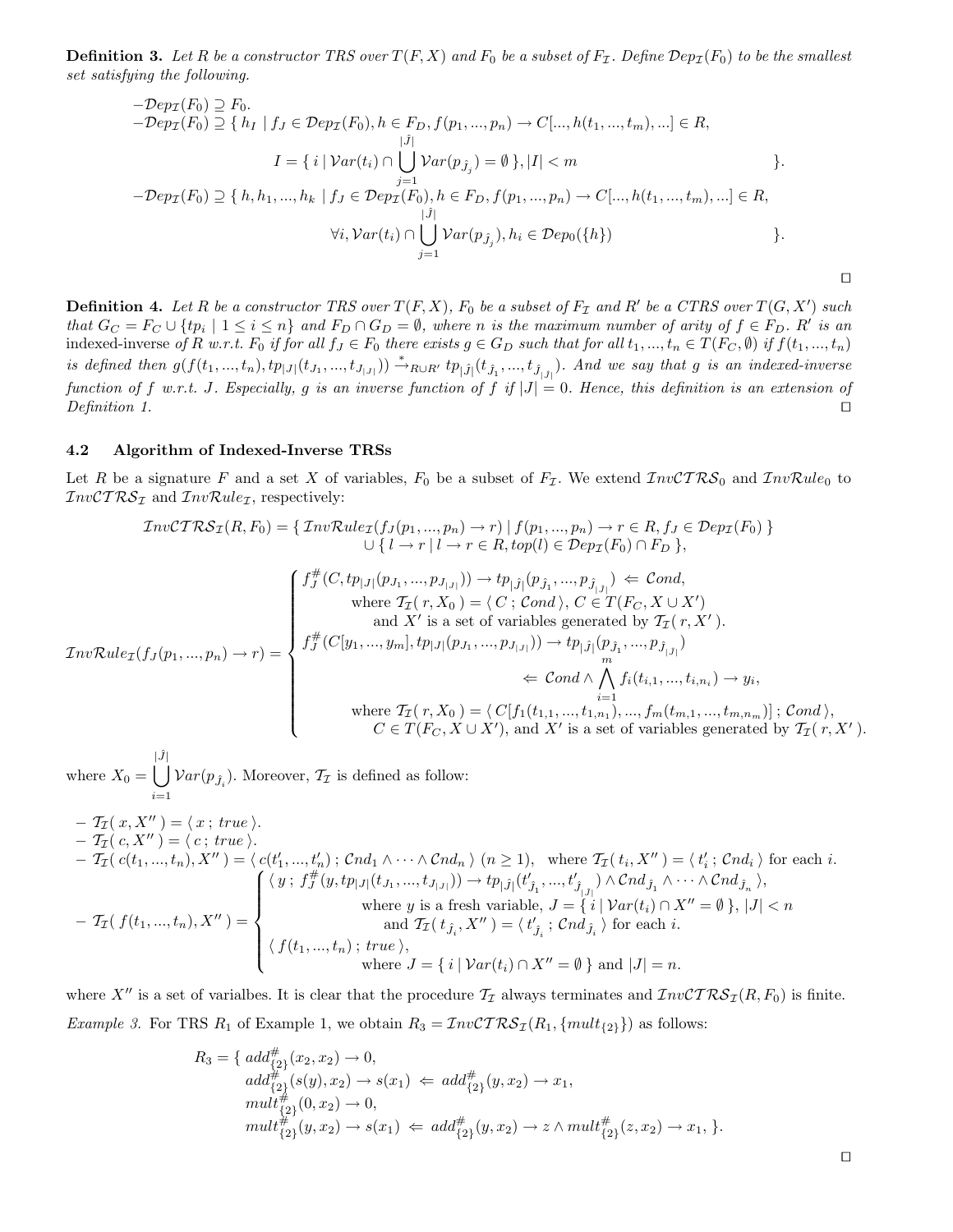CTRSs obtained by  $\mathcal{I}nv\mathcal{C}T\mathcal{RS}_{\mathcal{I}}$  are generally 4-CTRSs (see Example 3).

**Theorem 2.** Let R be a constructor TRS over  $T(F, X)$ ,  $F_0$  be a subset of  $F<sub>I</sub>$  and R' be  $InvCTRS<sub>I</sub>(R, F_0)$ . For all  $f_J \in \mathcal{D}ep_\mathcal{I}(F_0)$  and all  $t_1, ..., t_n, s \in T(F_C, \emptyset)$ ,  $f(t_1, ..., t_n) \xrightarrow{\ast}$  as if and only if  $f_J^{\#}(s, tp_{|J|}(t_{J_1}, ..., t_{J_{|J|}})) \rightarrow_R t p_{|\hat{J}|}(t_{\hat{J}_1}, ..., t_{\hat{J}_{|\hat{J}|}})$ .  $\Box$ 

Thanks to Theorem 2, a CTRS obtained from R by  $\mathcal{I}nv\mathcal{C}T\mathcal{R}\mathcal{S}\mathcal{I}$  is the indexed inverse CTRS of R in the sence of Definition 4.

**Corollary 1.** Let R be a constructor TRS over  $T(F, X)$ . Let R be  $InvCTRS_0(R, \{f\})$  and R' be  $InvCTRS_1(R, \{f_{\emptyset}\})$ *for f* ∈ *F*<sub>D</sub>. For all t, t<sub>1</sub>, ..., t<sub>n</sub> ∈ T(*F*<sub>C</sub>,  $\emptyset$ ),  $f^{\#}(t) \to_{R''} tp_n(t_1, ..., t_n)$  *if and only if*  $f^{\#}_{\emptyset}(t) \to_{R'} tp_n(t_1, ..., t_n)$ . □

# **5 Transformation of CTRSs to TRSs**

E.Ohlebusch have proposed the transformation of CTRSs to TRSs[Ohl01]. Although its input class is deterministic 3-CTRSs, it can transform CTRSs (deterministic 4-CTRSs), that is deterministic 3-CTRSs if each right-hand side of each rule has no extra variables, to TRSs. Since CTRSs obtained by our algorithms are deterministic 4-CTRSs, we can use Ohlebusch's transformation. In this section, we prove our CTRSs are deterministic 4-CTRSs, introduce Ohlebusch's transformation and show some examples that the transformation is applied to our CTRSs.

#### **5.1 Deterministic 3-CTRSs**

At first we define deterministic 3-CTRSs.

**Definition 5.** *[Ohl01] Let* R *be an oriented 3-CTRS. A conditional rewrite rule*  $l \rightarrow r \Leftarrow s_1 \rightarrow t_1 \wedge \cdots \wedge s_k \rightarrow t_k \in R$ *is called* deterministic *if for every i* we have  $Var(s_i) \subseteq Var(l) \cup \bigcup_{j=1}^{i-1} Var(t_j)$ . In the following, we will frequently use *the notation*  $\mathcal{E}Var(t_i) = Var(t_i) - (Var(l) \cup \bigcup_{j=1}^{i-1} Var(t_j))$ . The CTRS R is called deterministic *if every rewrite rule in* R *is deterministic.*

Let R be a 4-CTRS. We call R a *deterministic 4-CTRS* if for each rule  $l \to r \Leftarrow s_1 \to t_1 \wedge \cdots \wedge s_k \to t_k \in R$ , for every *i* we have  $Var(s_i) \subseteq Var(l) \cup \bigcup_{j=1}^{i-1} Var(t_j)$ . The difference between deterministic 3-CTRSs and deterministic 4-CTRSs is whether r has extra variables appearing only in  $r$ .

**Theorem 3.** *CTRSs obtained by* InvCT RS<sup>0</sup> *are deterministic 4-CTRSs.*

**Corollary 2.** Let R be a constructor TRS over  $T(F, X)$  and  $F_0$  be a subset of  $F_D$ . If  $Var(l) = Var(r)$  for each rule  $l \to r \in R$  then  $\mathcal{I}nv\mathcal{C}TRS_0(R, F_0)$  is a deterministic 3-CTRS.

**Theorem 4.** *CTRSs obtained by*  $InvCTRS<sub>I</sub>$  *are deterministic 4-CTRSs.* 

**Corollary 3.** Let R be a constructor TRS over  $T(F, X)$  and  $F_0$  be a subset of  $F<sub>I</sub>$ . InvCTRS<sub>I</sub>(R, F<sub>0</sub>) is a deter*ministic 3-CTRS if the following propaties are satisfied.*

$$
- \mathcal{V}ar(r) = \bigcup_{i=1}^{|\hat{J}|} \mathcal{V}ar(p_{\hat{J}_i}) \text{ for each rule } f_J(p_1, ..., p_n) \to r \in R \text{ where } f_J \in \mathcal{D}ep_0(F_0).
$$
  

$$
- \mathcal{V}ar(r) = \bigcup_{i=1}^{n} \mathcal{V}ar(p_i) \text{ for each rule } f(p_1, ..., p_n) \to r \in R \text{ where } f \in \mathcal{D}ep_T(F_0).
$$

## **5.2 Ohlebusch's Transformation**

We introduce Ohlebusch's transformation of a deterministic 3-CTRS R into a TRS  $\mathcal{U}(R)$ .

**Definition 6.**  $[Ohl01]$  Let R be a deterministic 3-CTRS over  $T(F, X)$ . We use a label for each rewrite rule in R, i.e.,  $\rho: l \to r \Leftrightarrow Cond.$  For each conditional rewrite rule  $l \to r \Leftrightarrow s_1 \to t_1 \wedge \cdots \wedge s_k \to t_k \in R$ , we need k fresh defined  $Symbols$   $\mathcal{U}_1^{\rho},...,\mathcal{U}_k^{\rho}$  in the transformation. Moreover, by abuse of notation,  $Var$  and  $EVar$  denote functions which *assigns the sequence of the variables (in some fixed order) in the set*  $Var(t)$  *and*  $EVar(t)$  *to a term t, respectively. We transform*  $l \to r \iff s_1 \to t_1 \land \cdots \land s_k \to t_k \in R$  *into a set*  $\mathcal{U}(\rho)$  *of*  $k+1$  *rewrite rules as follows:* 

{
$$
l \rightarrow U_1^{\rho}(s_1, Var(l)),
$$
  
\n
$$
U_1^{\rho}(t_1, Var(l)) \rightarrow U_2^{\rho}(s_2, Var(l), \mathcal{E}Var(t_1)),
$$
  
\n
$$
U_2^{\rho}(t_2, Var(l), \mathcal{E}Var(t_1)) \rightarrow U_2^{\rho}(s_3, Var(l), \mathcal{E}Var(t_1), \mathcal{E}Var(t_2)),
$$
  
\n
$$
\vdots
$$
  
\n
$$
U_k^{\rho}(t_k, Var(l), \mathcal{E}Var(t_1), ..., \mathcal{E}Var(t_{k-1})) \rightarrow r
$$
  
\n
$$
\vdots
$$
  
\n
$$
\vdots
$$

*Note that*  $\mathcal{U}(l \to r) = \{l \to r\}$  *for every rewrite rule*  $l \to r$  *in* R.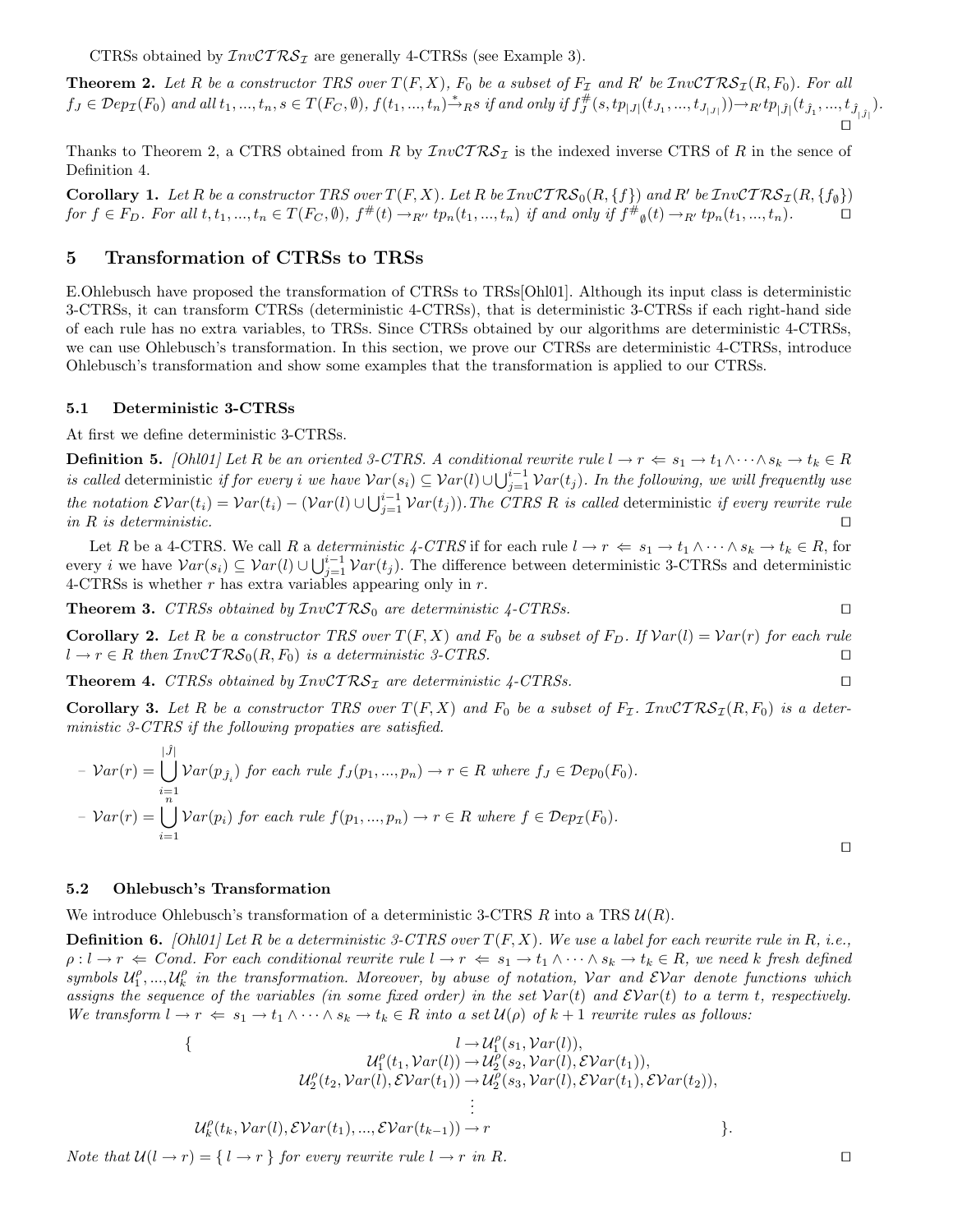For a conditional rewrite rule  $\rho: l \to r \Leftrightarrow s_1 \to t_1 \wedge \cdots \wedge s_k \to t_k \in R$ , r appears only in the right-hand side of the  $k + 1$ -th rewrite rule of  $\mathcal{U}(\rho)$ . Hence,  $\mathcal{U}$  can be used for deterministic 4-CTRSs.

 $Inv_0(R, F_0)$  and  $Inv_{\mathcal{I}}(R, F_0)$  denote  $U(Inv\mathcal{CTRS}_0(R, F_0))$  and  $U(Inv\mathcal{CTRS}_1(R, F_0))$ , respectively.

**Theorem 5.** Let R be a constructor TRS over  $T(F, X)$  and  $F_0$  be a subset of  $F_D$ . If R is left-linear and right-linear  $\mathcal{I} = \text{trace}(R, F_0)$  *is left-linear.* 

*Example 4.* We obtain the following CTRS  $R_4 = \mathcal{U}(\mathcal{I}nv\mathcal{C}TRS_0(R_1, \{mult\}))$ :

$$
R_4 = \{ add^{\#}(x_2) \rightarrow tp_2(0, x_2), \qquad mult^{\#}(0) \rightarrow tp_2(0, x_2),add^{\#}(s(y)) \rightarrow U_1^1(add^{\#}(y), y), \qquad mult^{\#}(y) \rightarrow U_1^2(add^{\#}(y), y),U_1^1(tp_2(x_1, x_2), y) \rightarrow tp_2(s(x_1), x_2)), \quad U_1^2(tp_2(z, x_2), y) \rightarrow U_2^2(mult^{\#}(z), y, z, x_2),U_2^2(tp_2(x_1, x_2), y, z, x_2) \rightarrow tp_2(s(x_1), x_2) \}.
$$

**Theorem 6.** Let R be a deterministic 4-CTRS over  $T(F, X)$  and R' be  $\mathcal{U}(R)$ . For all  $f \in F_D$  and all  $t, t_1, ..., t_n, \in$  $T(F_C, \emptyset)$ ,  $f(t_1, ..., t_n) \stackrel{*}{\rightarrow}_R t$  *if and only if*  $f(t_1, ..., t_n) \stackrel{*}{\rightarrow}$  $\stackrel{*}{\rightarrow}_{R'} t.$ 

**Corollary 4.** Let R be a constructor TRS over  $T(F, X)$ . Let  $F_0$  be a subset of defined symbols  $F_D$  and  $R'$  be  $Inv_0(R, F_0)$ . Letting  $R''$  be  $Inv_0(R', \{f^\# \mid f \in F_0\})$ ,  $R$  and  $R''$  are equivalent such that for all  $f \in F_0$  and for all  $t_1, ..., t_n, t \in T(F_C, \emptyset), f(t_1, ..., t_n) \stackrel{*}{\rightarrow}_{R'} t \text{ if and only if } f^{\#^{\#}}(tp_m(t_1, ..., t_n)) \stackrel{*}{\rightarrow}_{R''} t.$ 

**Corollary 5.** Let R be a constructor TRS over  $T(F, X)$ . Let  $F_0$  be a subset of  $F_{\mathcal{I}}$  and R' be  $\mathcal{I}nv_{\mathcal{I}}(R, F_0)$ . Letting R''  $be \,\mathcal{I}nv_{\mathcal{I}}(R',\{f^{\#}_{J_{\{1\}}}\mid f_{J}\in F_{0}\}),$  R and  $R''$  are equivalent such that for all  $f\in F_{0}$  and for all  $t_{1},...,t_{n}, t\in T(F_{C},\emptyset),$  $f(t_1, ..., t_n) \stackrel{*}{\rightarrow}_{{R'}} t$  *if and only if*  $f_J^{\#}$  $^{\#}\mathbf{1}_{\{1\}}(tp_{|J|+1}(tp_{|J|}(t_{J_1},...,t_{J_{|J|}}),t_{\hat{J}_1},...,t_{\hat{J}_{|\hat{J}|}})) \xrightarrow{\ast}_{R''} t.$ 

We treats  $f(tp_n(t_1, ..., t_n))$  as  $f(t_1, ..., t_n)$  if  $arity(f) = n$ .

*Example 5.* Consider the following TRS:

$$
R_5 = \{ add(0,0) \to 0, \quad mult(0,x_2) \to 0, add(0,s(x_2)) \to s(x_2), \quad mult(s(x_1),0) \to 0, add(s(x_1),x_2) \to s(sdd(x_1,x_2)), \quad mult(s(x_1),s(x_2)) \to s(add(mult(x_1,x_2),x_1),x_2)) \}.
$$

TRS  $R_6$  obtained by  $\mathcal{I}nv\mathcal{C}T\mathcal{R}\mathcal{S}_0(R_5, \{mult\})$  as follows is terminating.

$$
R_6 = \{ add^{\#}(0) \rightarrow tp_2(0,0), add^{\#}(s(x_2)) \rightarrow tp_2(0,s(x_2)),add^{\#}(s(y)) \rightarrow tp_2(s(x_1), x_2) \Leftarrow add^{\#}(y) \rightarrow tp_2(x_1, x_2),mult^{\#}(0) \rightarrow tp_2(0, x_2), mult^{\#}(0) \rightarrow tp_2(s(x_1), 0),mult^{\#}(s(y)) \rightarrow tp_2(s(x_1), s(x_2))
$$
\Leftarrow add^{\#}(y) \rightarrow tp_2(z, x_2) \land add^{\#}(z) \rightarrow tp_2(w, x_1) \land mult^{\#}(w) \rightarrow tp_2(x_1, x_2) \}.
$$
$$

 $\Box$ 

 $\Box$ 

#### **5.3 Reversible TRSs**

**Definition 7.** Let R be a constructor TRS over  $T(F, X)$  and  $F_0$  be a subset of  $F<sub>I</sub>$ . We say that a CTRS R' is *reversible (w.r.t.*  $F_0$ ) if R' *satisfy the followings:* 

 $- R' \supseteq R$ ,  $- R' \supseteq InvCTRS_{\mathcal{I}}(R, \{ f_J | f \in F_D, J \subseteq \{1, ..., arity(f) \} \})$  *(R'* $\supseteq InvCTRS_{\mathcal{I}}(R, F_0)$ *)*.

*An we say that a TRS R'' is reversible (w.r.t.*  $F_0$ ) if  $R''$  satisfy the followings:

$$
- R'' \supseteq R,
$$
  
- R'' 
$$
\supseteq Inv_{\mathcal{I}}(R, \{ f_J \mid f \in F_D, J \subseteq \{ 1, ..., arity(f) \} \}) (R' \supseteq Inv_{\mathcal{I}}(R, F_0)).
$$

 $\Box$